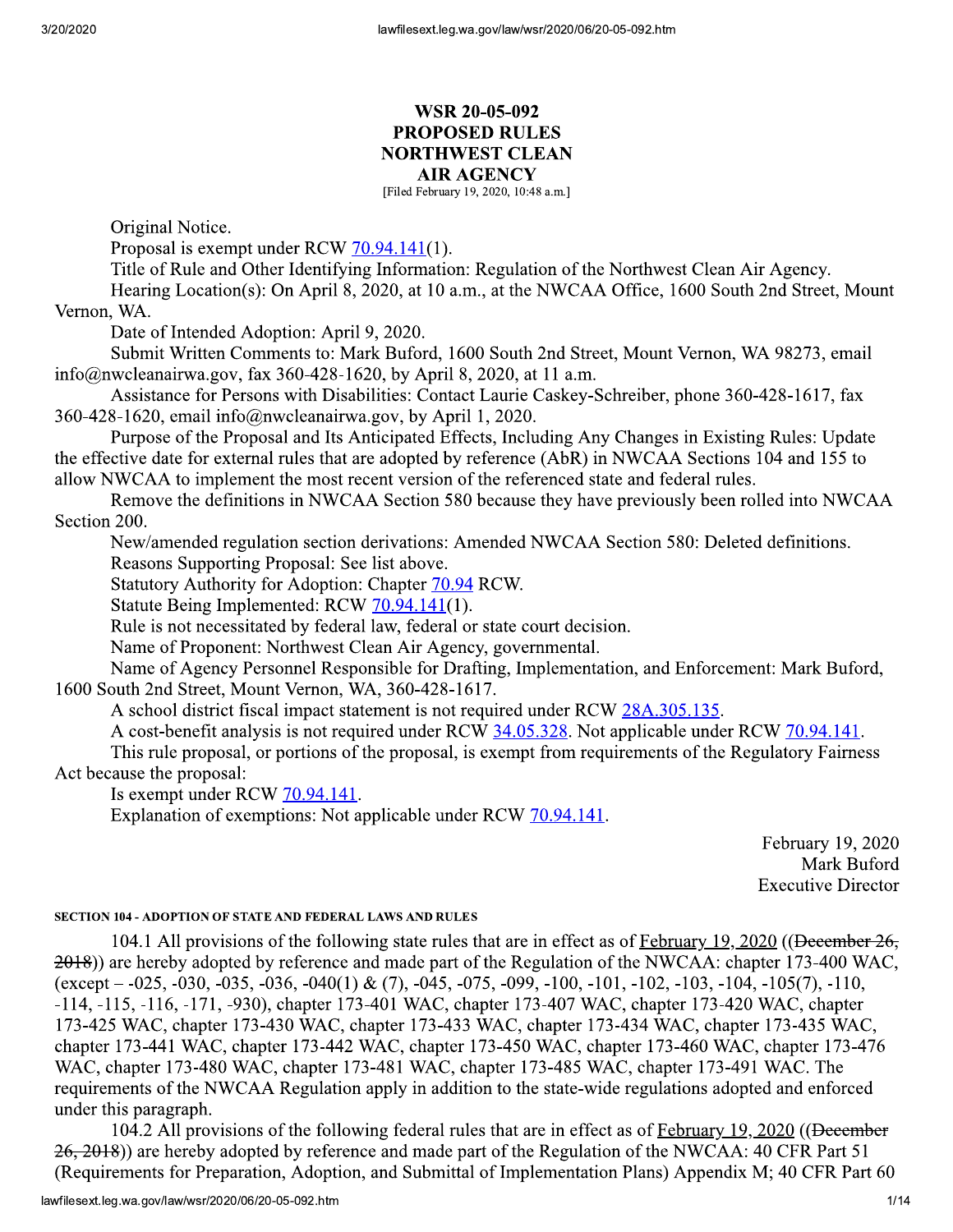(Standards of Performance For New Stationary Sources) subparts A, D, Da, Db, Dc, E, Ea, Eb, Ec, F, G, Ga, H, I, J, Ja, K, Ka, Kb, L, M, N, Na, O, P, Q, R, T, U, V, W, X, Y, Z, AA, AAa, CC, DD, EE, GG, HH, KK, LL, MM, NN, PP, OO, RR, SS, TT, UU, VV, VVa, WW, XX, AAA, BBB, DDD, FFF, GGG, GGGa, HHH, III, JJJ, KKK, LLL, NNN, OOO, PPP, QQQ, RRR, SSS, TTT, UUU, VVV, WWW, XXX, AAAA, CCCC, EEEE, IIII, JJJJ, KKKK, LLLL, OOOO, OOOOa, QQQQ, and Appendix A - I; 40 CFR Part 61 (National Emission Standards For Hazardous Air Pollutants) Subparts A, C, D, E, F, J, L, M, N, O, P, V, Y, BB, FF; 40 CFR Part 62 (Approval and Promulgation of State Plans for Designated Facilities and Pollutants) Subpart LLL; 40 CFR Part 63 (National Emission Standards for Hazardous Air Pollutants for Source Categories) Subparts A, B, C, D, F, G, H, I, L, M, N, O, Q, R, T, U, W, X, Y, AA, BB, CC, DD, EE, GG, HH, II, JJ, KK, OO, PP, QQ, RR, SS, TT, UU, VV, WW, XX, YY, CCC, DDD, EEE, GGG, HHH, III, JJJ, LLL, MMM, NNN, OOO, PPP, QQQ, TTT, UUU, VVV, XXX, AAAA, CCCC, DDDD, EEEE, FFFF, GGGG, HHHH, IIII, JJJJ, KKKK, MMMM, NNNN, OOOO, PPPP, QQQQ, RRRR, SSSS, TTTT, UUUU, VVVV, WWWW, XXXX, YYYY, ZZZZ, AAAAA, BBBBB, CCCCC, DDDDD, EEEEE, FFFFF, GGGGG, HHHHH, IIIII, LLLLL, MMMMM, NNNNN, PPPPP, QQQQQ, RRRRR, SSSSS, TTTTT, UUUUU, WWWWW, YYYYY, ZZZZZ, BBBBBB, CCCCCC, EEEEEE, FFFFFFF, GGGGGG, HHHHHH, JJJJJJ, MMMMMM, NNNNNN, QQQQQQ, SSSSSS, TTTTTT, VVVVVV, WWWWW, XXXXXX, ZZZZZZ, AAAAAAA, DDDDDDD, EEEEEEE, and HHHHHHH; and 40 CFR Parts 72, 73, 74, 75, 76, 77 and 78 (Acid Rain Program).

PASSED: July 8, 1970 AMENDED: April 14, 1993, September 8, 1993, December 8, 1993, October 13, 1994, May 11, 1995, February 8, 1996, May 9, 1996, March 13, 1997, May 14, 1998, November 12, 1998, November 12, 1999, June 14, 2001, July 10, 2003, July 14, 2005, November 8, 2007, June 10, 2010, June 9, 2011, November 17, 2011, August 9, 2012, March 14, 2013, September 11, 2014, August 13, 2015, August 11, 2016, September 13, 2018, April 11, 2019, April 9, 2020

### **SECTION 155 - STATE ENVIRONMENTAL POLICY ACT**

155.1 Authority

(A) NWCAA adopts these policies and procedures under State Environmental Policy Act (SEPA), RCW 43.21C.120, and the SEPA Rules, Washington Administrative Code (WAC) 197-11-904, with respect to its performance of or participation in environmental review.

(B) The SEPA Rules set forth in Chapter 197-11 WAC must be used in conjunction with these policies and procedures.

155.2 Purpose and Adoption by Reference.

(A) NWCAA adopts the following sections of Chapter 197-11 WAC by reference in effect as of February 19, 2020:

| WAC 197-11-040: | Definitions                                                            |
|-----------------|------------------------------------------------------------------------|
| $-050:$         | Lead Agency                                                            |
| $-055:$         | Timing of the SEPA Process                                             |
| $-060:$         | Content of Environmental<br>Review                                     |
| $-070:$         | Limitations on Actions During<br><b>SEPA Process</b>                   |
| $-080:$         | Incomplete or Unavailable<br>Information                               |
| $-090:$         | <b>Supporting Documents</b>                                            |
| WAC 197-11-100: | Information Required of<br>Applicants                                  |
| $-250:$         | SEPA/Model Toxics Control<br><b>Act Integration</b>                    |
| $-253:$         | SEPA Lead Agency for MTCA<br>Actions                                   |
| $-256:$         | Preliminary Evaluation                                                 |
| $-259:$         | Determination of<br>Nonsignificance for MTCA<br><b>Remedial Action</b> |
| -262:           | Determination of Significance                                          |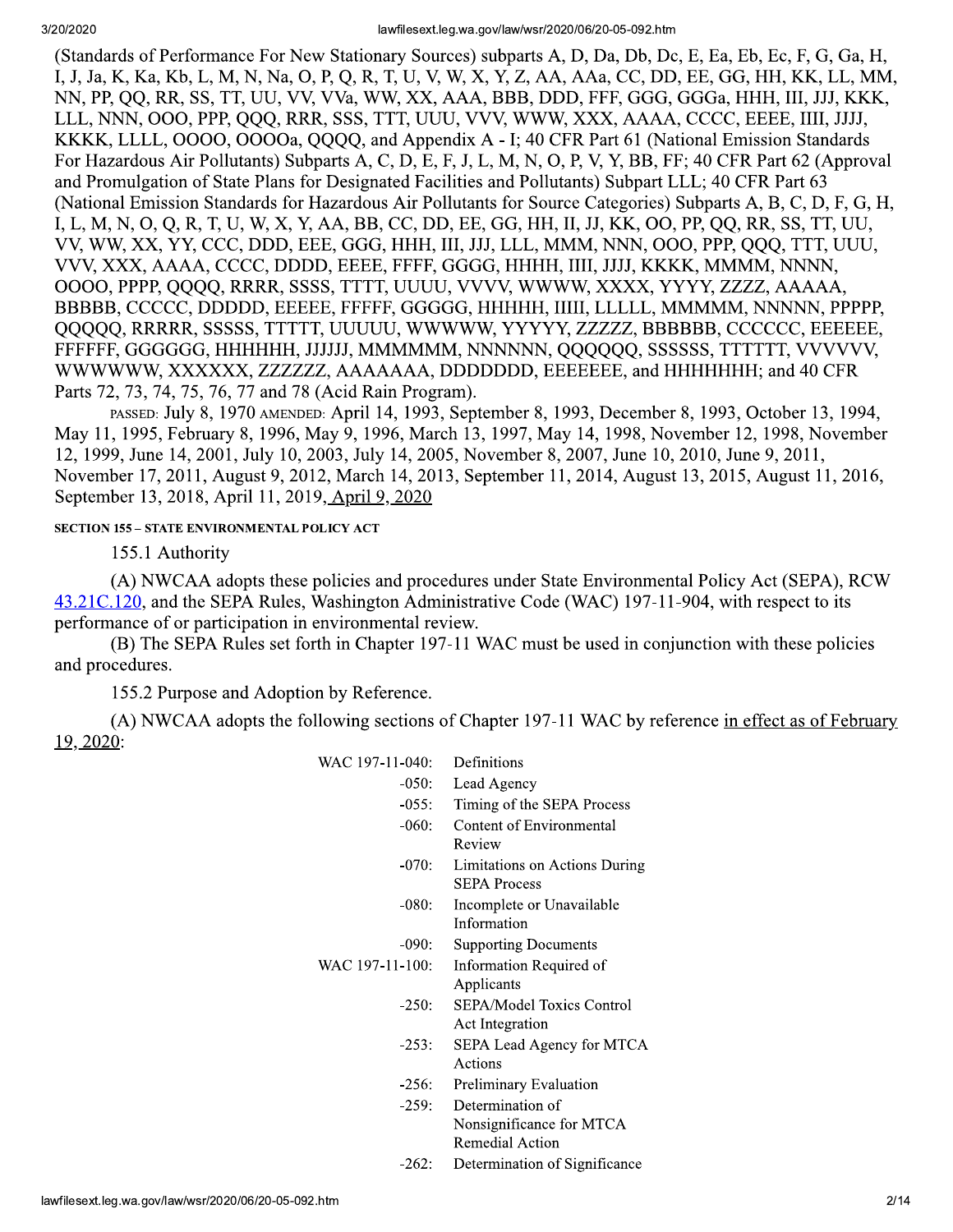|                 | and EIS for MTCA Remedial                   |
|-----------------|---------------------------------------------|
|                 | Action                                      |
| $-265:$         | Early Scoping for MTCA                      |
|                 | <b>Remedial Actions</b>                     |
| -268:           | <b>MTCA</b> Interim Actions                 |
| WAC 197-11-300: | Purpose of This Part                        |
| $-305:$         | Categorical Exemptions                      |
| $-310:$         | Threshold Determination                     |
|                 | Required                                    |
| $-315:$         | Environmental Checklist                     |
| $-330:$         | Threshold Determination                     |
|                 | Process                                     |
| $-335:$         | <b>Additional Information</b>               |
| $-340:$         | Determination of Non-                       |
|                 | Significance (DNS)                          |
| $-350:$         | Mitigated DNS                               |
| $-360:$         | Determination of Significance               |
|                 | (DS)/Initiation of Scoping                  |
| $-390:$         | <b>Effect of Threshold</b>                  |
|                 | Determination                               |
| WAC 197-11-400: | Purpose of EIS                              |
| $-402:$         | <b>General Requirements</b>                 |
| $-405:$         | EIS Types                                   |
| $-406:$         | <b>EIS</b> Timing                           |
| -408:           | Scoping                                     |
| $-410:$         | <b>Expanded Scoping</b>                     |
| $-420:$         | <b>EIS</b> Preparation                      |
| $-425:$         | Style and Size                              |
| $-430:$         | Format                                      |
| $-435:$         | Cover Letter or Memo                        |
| $-440:$         | <b>EIS</b> Contents                         |
| $-442:$         | Contents of EIS on Non-Project              |
|                 | Proposals                                   |
| -443:           | EIS Contents When Prior Non-<br>Project EIS |
| -444:           | Elements of the Environment                 |
| $-448:$         | Relationship of EIS to Other                |
|                 | Considerations                              |
| -450:           | Cost-Benefit Analysis                       |
| $-455:$         | <b>Issuance of DEIS</b>                     |
| $-460:$         | <b>Issuance of FEIS</b>                     |
| WAC 197-11-500: | Purpose of This Part                        |
| $-502:$         | <b>Inviting Comment</b>                     |
| $-504:$         | Availability and Cost of                    |
|                 | <b>Environmental Documents</b>              |
| -508:           | <b>SEPA Register</b>                        |
| $-510:$         | <b>Public Notice</b>                        |
| $-535:$         | Public Hearings and Meetings                |
| $-545:$         | <b>Effect of No Comment</b>                 |
| $-550:$         | Specificity of Comments                     |
| $-560:$         | FEIS Response to Comments                   |
| $-570:$         | Consulted Agency Costs to                   |
|                 | <b>Assist Lead Agency</b>                   |
| WAC 197-11-600: | When to Use Existing                        |
|                 | <b>Environmental Documents</b>              |
| $-610:$         | Use of NEPA Documents                       |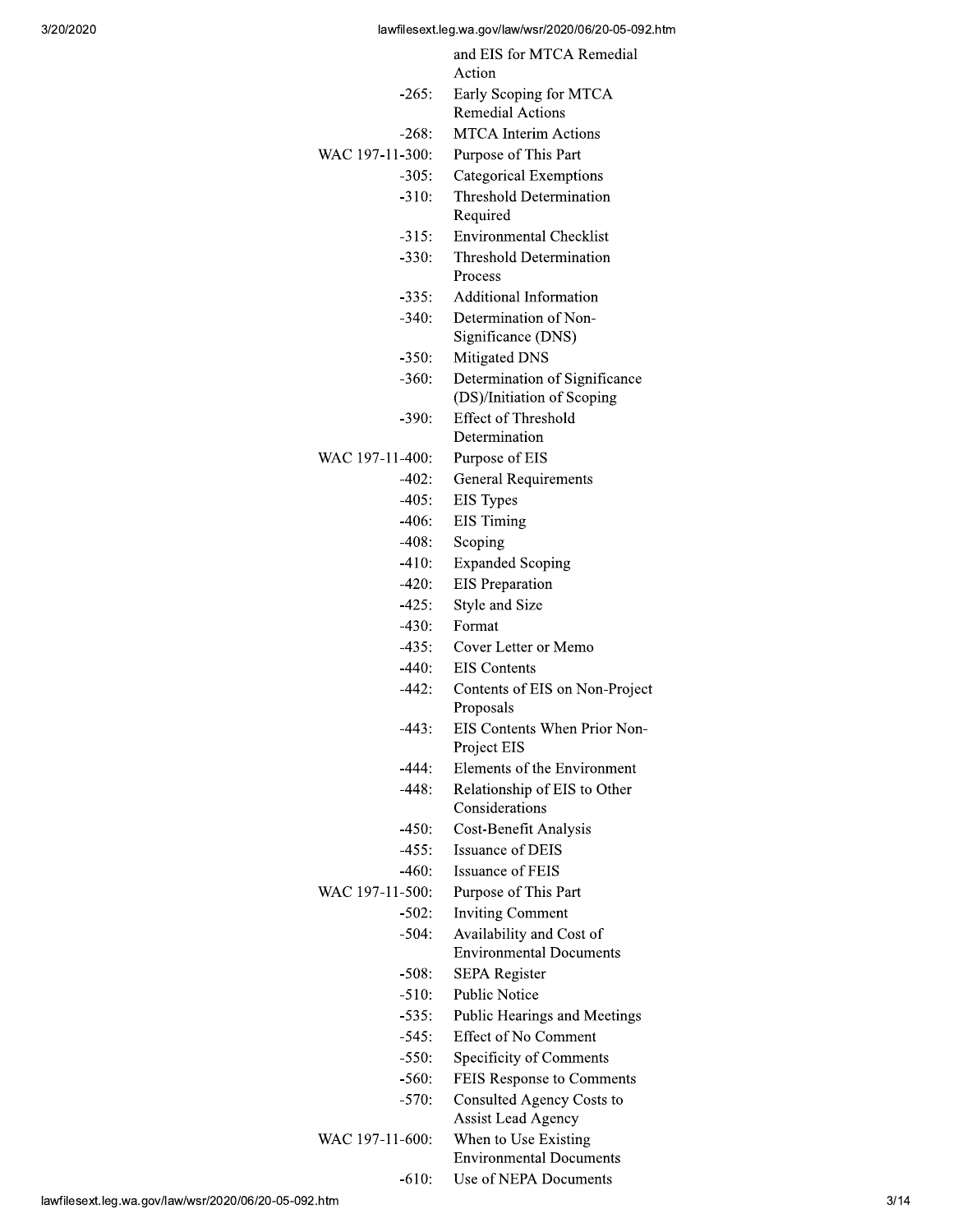| $-620:$         | Supplemental Environmental<br><b>Impact Statement - Procedures</b> |
|-----------------|--------------------------------------------------------------------|
| $-625:$         | Addenda - Procedures                                               |
| $-630:$         | <b>Adoption - Procedures</b>                                       |
| $-635:$         | Incorporation by                                                   |
|                 | Reference - Procedures                                             |
| -640:           | <b>Combining Documents</b>                                         |
| WAC 197-11-650: | Purpose of This Part.                                              |
| $-655:$         | Implementation.                                                    |
| $-660:$         | Substantive Authority and                                          |
|                 | Mitigation.                                                        |
| $-680:$         | Appeals.                                                           |
| WAC 197-11-700: | Definitions                                                        |
| $-702:$         | Act                                                                |
| $-704:$         | Action                                                             |
| $-706:$         | Addendum                                                           |
| $-708:$         | Adoption                                                           |
| $-710:$         | Affected Tribe                                                     |
| $-712:$         | Affecting                                                          |
| $-714:$         | Agency                                                             |
| $-716:$         | Applicant                                                          |
| $-718:$         | <b>Built Environment</b>                                           |
| $-720:$         | Categorical Exemption                                              |
| $-722:$         | <b>Consolidated Appeal</b>                                         |
| $-724:$         | <b>Consulted Agency</b>                                            |
| $-726:$         | Cost-Benefit Analysis                                              |
| $-728:$         | County/City                                                        |
| $-730:$         | Decision-Maker                                                     |
| $-732:$         | Department                                                         |
| $-734:$         | Determination of Non-                                              |
|                 | Significance (DNS)                                                 |
| $-736:$         | Determination of Significance                                      |
|                 | (DS)                                                               |
| -738:           | EIS                                                                |
| -740:           | Environment                                                        |
| $-742:$         | <b>Environmental Checklist</b>                                     |
| -744:           | <b>Environmental Document</b>                                      |
| $-746:$         | Environmental Review                                               |
| $-750:$         | <b>Expanded Scoping</b>                                            |
| $-752:$         | Impacts                                                            |
| $-754:$         | Incorporation by Reference                                         |
| $-756:$         | Lands Covered by Water                                             |
| $-758:$         | Lead Agency                                                        |
| $-760:$         | License                                                            |
| $-762:$         | Local Agency                                                       |
| $-764:$         | Major Action                                                       |
| $-766:$         | Mitigated DNS                                                      |
| $-768:$         | Mitigation                                                         |
| $-770:$         | Natural Environment                                                |
| -772:           | NEPA                                                               |
| $-774:$         | Non-Project                                                        |
| -776:           | <b>Phased Review</b>                                               |
| $-778:$         | Preparation                                                        |
| $-780:$         | Private Project                                                    |

 $-782:$ 

Probable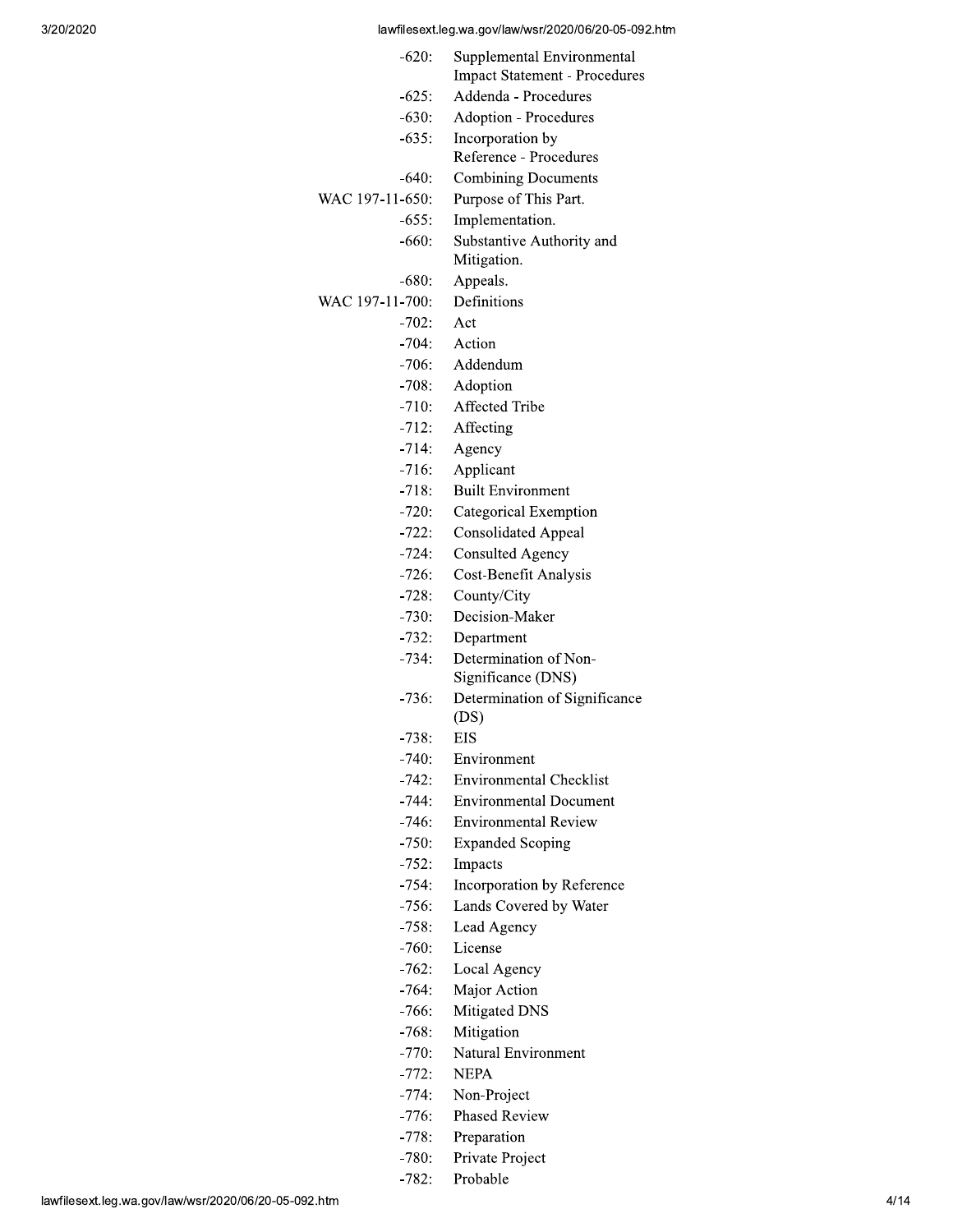| -784:           | Proposal                                            |
|-----------------|-----------------------------------------------------|
| $-786:$         | Reasonable Alternative                              |
| $-788:$         | Responsible Official                                |
| $-790:$         | <b>SEPA</b>                                         |
| $-792:$         | Scope                                               |
| $-793:$         | Scoping                                             |
| $-794:$         | Significant                                         |
| $-796:$         | <b>State Agency</b>                                 |
| $-797:$         | <b>Threshold Determination</b>                      |
| $-799:$         | <b>Underlying Governmental</b>                      |
|                 | Action                                              |
| WAC 197-11-800: | <b>Categorical Exemptions</b>                       |
| $-880:$         | Emergencies                                         |
| $-890:$         | Petitioning DOE to Change                           |
|                 | Exemptions                                          |
| WAC 197-11-900: | Purpose of This Part                                |
| $-902:$         | Agency SEPA Policies                                |
| $-904:$         | <b>Agency SEPA Procedures</b>                       |
| $-916:$         | Application to Ongoing Actions                      |
| $-920:$         | Agencies with Environmental                         |
|                 | Expertise                                           |
| -922:           | Lead Agency Rules                                   |
| $-924:$         | Determining the Lead Agency                         |
| $-926:$         | Lead Agency for Governmental<br>Proposals           |
| -928:           | Lead Agency for Public and<br>Private Proposals     |
| -930:           | Lead Agency for Private                             |
|                 | Projects With One Agency                            |
|                 | With Jurisdiction                                   |
| $-932:$         | Lead Agency for Private                             |
|                 | Projects Requiring Licenses                         |
|                 | From More Than One Agency,                          |
|                 | When One of the Agencies Is a<br>County/City        |
| $-934:$         | Lead Agency for Private                             |
|                 | Projects Requiring Licenses                         |
|                 | From A Local Agency, Not a                          |
|                 | City/County, and One or More                        |
|                 | Than One State Agency                               |
| $-936:$         | Lead Agency for Private                             |
|                 | Projects Requiring Licenses                         |
|                 | From More Than One State                            |
|                 | Agency                                              |
| -938:           | Lead Agencies for Specific                          |
|                 | Proposals                                           |
| $-940:$         | Transfer of Lead Agency Status<br>to a State Agency |
| $-942:$         | <b>Agreements on Lead Agency</b><br>Status          |
| -944:           | Agreements on Division of<br>Lead Agency Duties     |
| -946:           | DOE Resolution of Lead<br><b>Agency Disputes</b>    |
| -948:           | Assumption of Lead Agency<br><b>Status</b>          |
| WAC 197-11-960: | <b>Environmental Checklist</b>                      |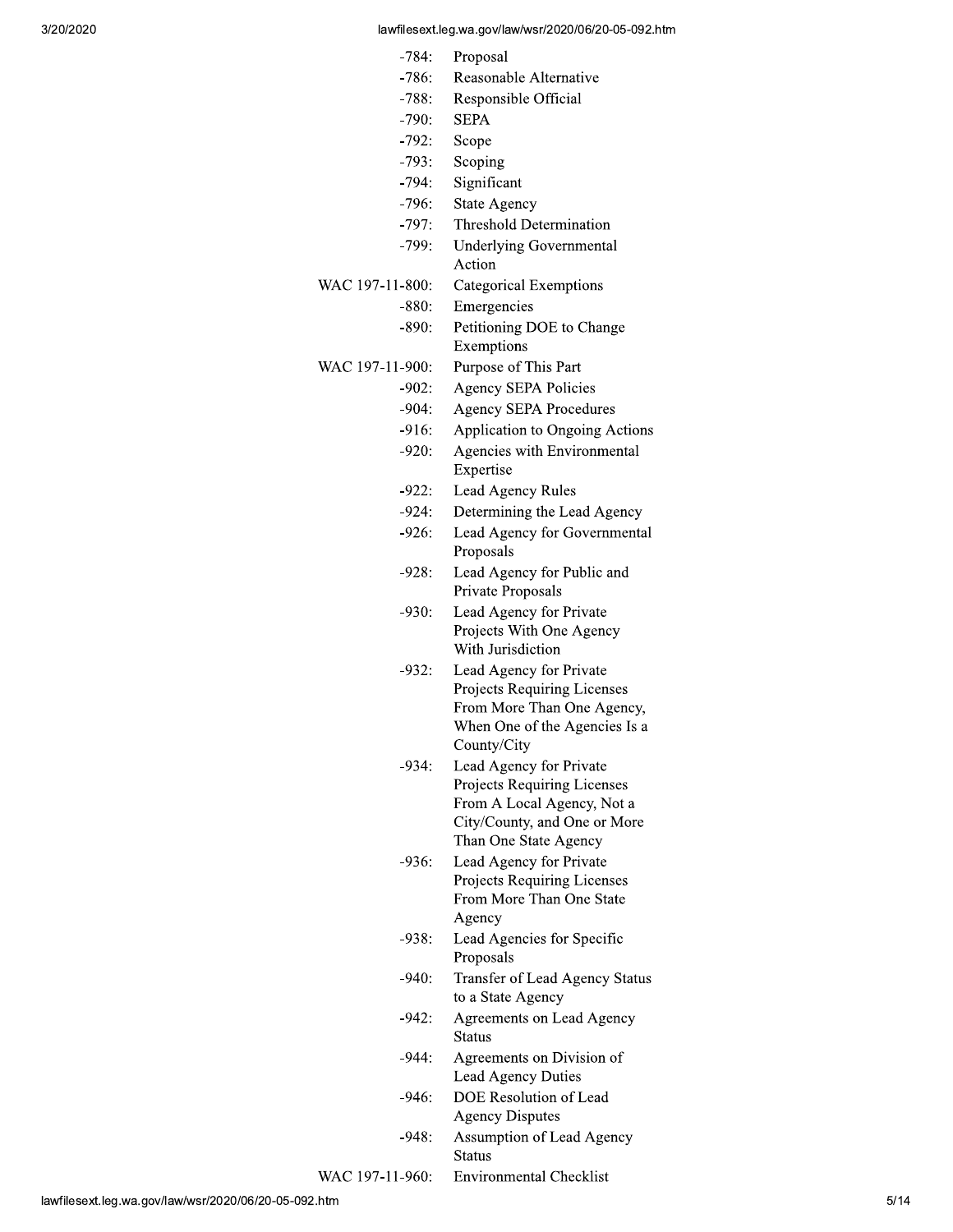| $-965:$ | <b>Adoption Notice</b>        |
|---------|-------------------------------|
| $-970:$ | Determination of Non-         |
|         | Significance (DNS)            |
| $-980:$ | Determination of Significance |
|         | and Scoping Notice (DS)       |
| $-985:$ | Notice of Assumption of Lead  |
|         | <b>Agency Status</b>          |
|         | Notice of Action              |

(B) In addition to the definitions contained in WAC 197-11-700 through WAC 197-11-799, when used in these policies and procedures the following terms shall have the following meanings, unless the context indicates otherwise:

SEPA Rules. "SEPA Rules" means Chapter 197-11 WAC.

155.3 Responsible Official Designation and Responsibilities

(A) For all proposals for which NWCAA is the lead agency, the responsible official shall be the Control Officer of NWCAA or the NWCAA employee designated by the Control Officer.

(B) For all proposals for which NWCAA is the lead agency, the responsible official shall make the threshold determination, supervise scoping and preparation of any required environmental impact statement (EIS), and perform any other functions assigned to "NWCAA," the "lead agency," or "responsible official" by these policies and procedures.

(C) NWCAA shall retain all documents required by these policies and procedures and make them available in accordance with applicable law.

155.4 Lead Agency Determination and Responsibilities

(A) When the NWCAA receives an application for or initiates a proposal that involves a nonexempt action, the NWCAA shall determine the lead agency for that proposal under WAC 197-11-050, 197-11-253, and 197-11-922 through 197-11-940; unless the lead agency has been previously determined or the NWCAA is aware that another agency is in the process of determining the lead agency. When the NWCAA is the lead agency for a proposal, the responsible official shall supervise compliance with the threshold determination requirements, and if an EIS is necessary, shall supervise preparation of the EIS.

(B) When NWCAA is not the lead agency for a proposal, it shall use and consider, as appropriate, the environmental documents of the lead agency in making decisions on the proposal. NWCAA shall not prepare or require preparation of a DNS or EIS in addition to that prepared by the lead agency, unless required under WAC 197-11-600. In some cases, the Agency may conduct supplemental environmental review under WAC 197-11-600.

(C) If NWCAA receives a lead agency determination made by another agency that appears inconsistent with the criteria of WAC 197-11-253 or 197-11-922 through 197-11-940, it may object to the determination and take such action as authorized by the SEPA Rules.

(D) NWCAA may make agreements as to lead agency status or shared lead agency duties for a proposal as described in WAC 197-11-942 and 197-11-944.

(E) When making a lead agency determination for a private project, NWCAA shall require sufficient information from the applicant to identify which other agencies (if any) have jurisdiction over the proposal.

155.5 Time Limits and Other Considerations Applicable to SEPA Rules

(A) For nonexempt proposals, the DNS, FEIS, and/or such other environmental documentation as the responsible official deems appropriate shall accompany NWCAA's staff recommendation to any appropriate advisory body.

155.6 Use of Exemptions

(A) When NWCAA receives an application for a permit or, in the case of governmental proposals, NWCAA initiates the proposal, NWCAA shall determine whether the permit and/or the proposal is exempt. NWCAA's determination that a permit or proposal is exempt shall be final and not subject to administrative review. If a permit or proposal is exempt, none of the procedural requirements of these policies and procedures apply to the proposal. NWCAA shall not require completion of an environmental checklist for an exempt permit or proposal.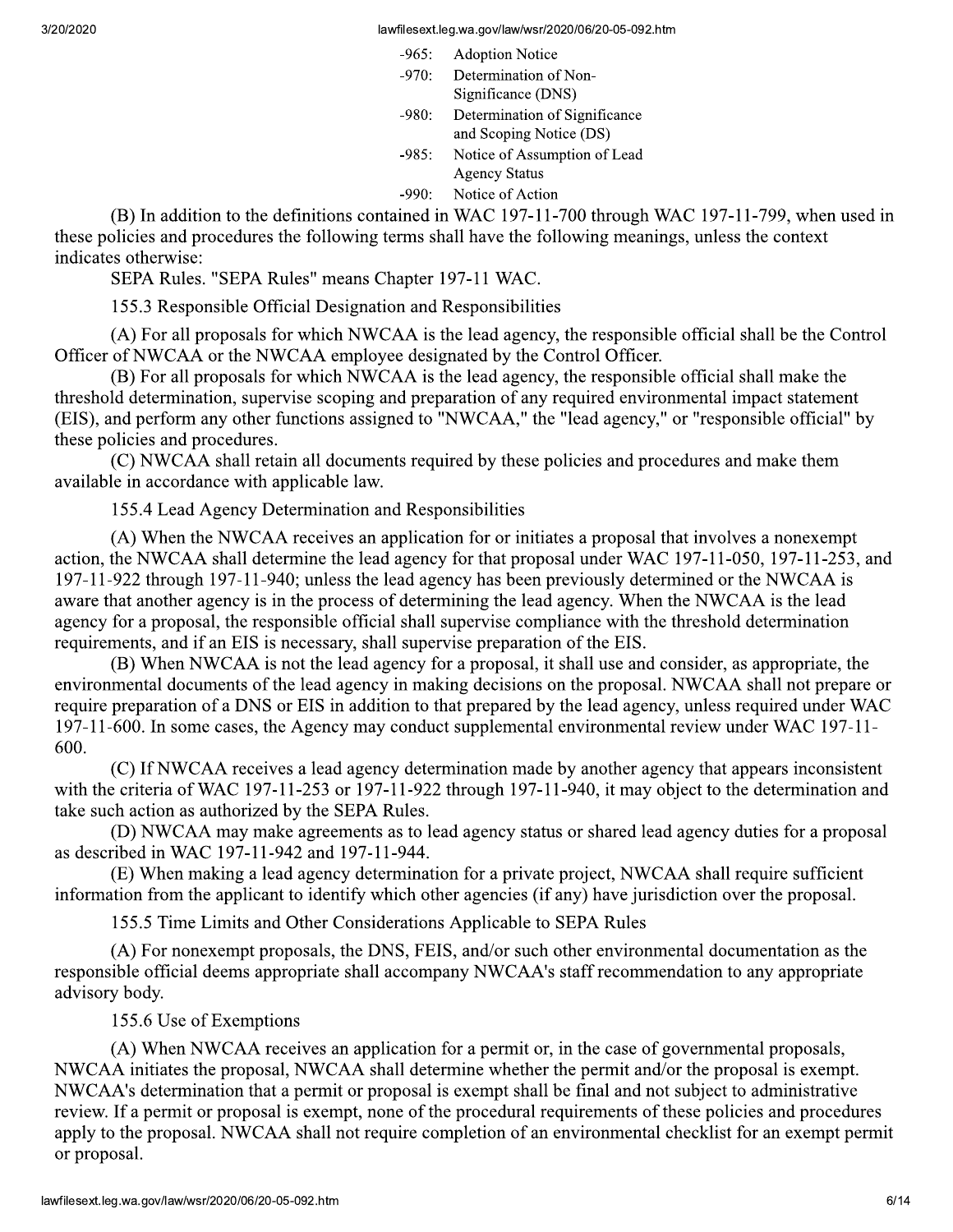(B) In determining whether or not a proposal is exempt, NWCAA shall make certain the proposal is properly defined and shall identify the governmental licenses required (WAC 197-11-060). If a proposal includes exempt and nonexempt actions, NWCAA shall determine the lead agency, even if the license application that triggers NWCAA's consideration is exempt.

(C) If a proposal includes both exempt and nonexempt actions, NWCAA may authorize exempt actions prior to compliance with the procedural requirements of these policies and procedures, except that:

(1) NWCAA shall not give authorization for:

(a) Any nonexempt action;

(b) Any action that would have an adverse environmental impact; or

(c) Any action that would limit the choice of alternatives.

(2) NWCAA may withhold approval of an exempt action that would lead to modification of the physical environment, when such modification would serve no purpose if nonexempt action(s) were not approved; and

(3) NWCAA may withhold approval of exempt actions that would lead to substantial financial expenditures by a private applicant when the expenditures would serve no purpose if nonexempt action(s) were not approved.

155.7 Environmental Checklist

(A) A completed environmental checklist (or a copy) shall be filed at the same time as an application for a permit, license, certificate, or other approval not specifically exempted in these policies and procedures; notwithstanding the preceding, a checklist is not needed if NWCAA and applicant agree an EIS is required, SEPA compliance has been completed, or SEPA compliance has been initiated by another agency. The environmental checklist shall be in the form provided in WAC 197-11-960, except that Section B.2.a. Air, of the checklist shall state: "What types of emissions to the air would result from the proposal (i.e., dust, automobile, odors, industrial wood smoke, greenhouse gases) during construction and when the project is completed? If any, generally describe and give approximate quantities, if known." As used throughout these policies and procedures, environmental checklist means the environmental checklist required by these policies and procedures.

(B) NWCAA shall use the environmental checklist to determine the lead agency and, if NWCAA is the lead agency, for determining the responsible official and for making the threshold determination.

(C) For private proposals, NWCAA will require the applicant to complete the environmental checklist, providing assistance as necessary. For Agency proposals, NWCAA shall complete the environmental checklist. NWCAA may require that it, and not the private applicant, will complete all or part of the environmental checklist for a private proposal, if either of the following occurs:

(1) NWCAA has technical information on a question or questions that is unavailable to the private applicant; or

(2) The applicant has provided inaccurate information on previous proposals or on proposals currently under consideration.

## 155.8 Mitigated DNS

(A) As provided in these policies and procedures and in WAC 197-11-350, the responsible official may issue a DNS based on conditions attached to the proposal by the responsible official or on changes to, or clarifications of, the proposal made by the applicant.

(B) An applicant may request in writing early notice of whether a DS is likely under WAC 197-11-350. "Early notice" means NWCAA's response to an applicant stating whether it considers issuance of a determination of significance likely for the applicant's proposal. The request must:

(1) Follow submission of a complete permit application and environmental checklist for a nonexempt proposal for which NWCAA is lead agency; and

(2) Precede NWCAA's actual threshold determination for the proposal.

(C) The responsible official should respond to the request for early notice within 30 working days. The response shall:

 $(1)$  Be written:

(2) State whether NWCAA currently considers issuance of a DS likely and, if so, indicate the general or specific area(s) of concern that is/are leading NWCAA to consider a DS; and

(3) State that the applicant may change or clarify the proposal to mitigate the indicated impacts, revising the environmental checklist and/or permit application as necessary to reflect the changes or clarifications.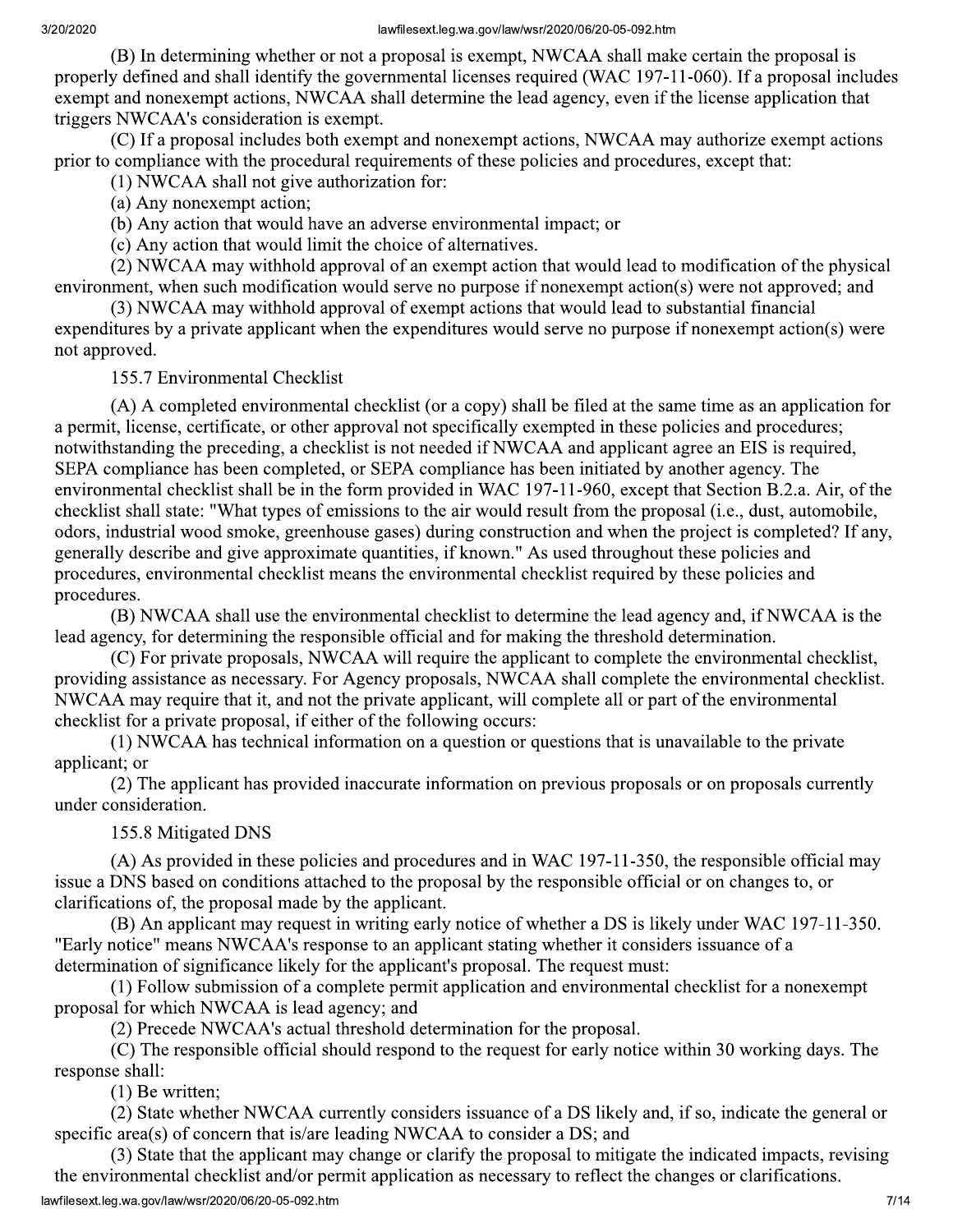(D) As much as possible, NWCAA should assist the applicant with identification of impacts to the extent necessary to formulate mitigation measures.

(E) When an applicant submits a changed or clarified proposal, along with a revised or amended environmental checklist, NWCAA shall base its threshold determination on the changed or clarified proposal and shall make the determination within 15 days of receiving the changed or clarified proposal:

(1) If NWCAA indicated specific mitigation measures in its response to the request for early notice, and the applicant changed or clarified the proposal to include those 'specific mitigation measures, NWCAA shall issue and circulate a DNS under WAC 197-11-340(2).

(2) If NWCAA indicated areas of concern, but did not indicate specific mitigation measures that would allow it to issue a DNS, NWCAA shall make the threshold determination, issuing a DNS or DS as appropriate.

(3) The applicant's proposed mitigation measures (clarifications, changes, or conditions) must be in writing and must be specific.

(4) Mitigation measures that justify issuance of a mitigated DNS may be incorporated in the DNS by reference to NWCAA staff reports, studies, or other documents.

(F) A mitigated DNS is issued under WAC 197-11-340(2), requiring a fourteen-day comment period and public notice.

(G) Mitigation measures incorporated in the mitigated DNS shall be deemed conditions of approval of the permit decision and may be enforced in the same manner as any term or condition of the permit, or enforced in any manner specifically prescribed by NWCAA.

(H) If NWCAA's tentative decision on a permit or approval does not include mitigation measures that were incorporated in a mitigated DNS for the proposal, NWCAA should evaluate the threshold determination to ensure consistency with WAC 197-11-340  $(3)(a)$  (withdrawal of DNS).

(I) NWCAA's early notice under NWCAA 155.8(C) above shall not be construed as determination of significance. In addition, preliminary discussion of clarifications or changes to a proposal, as opposed to a written request for early notice, shall not bind NWCAA to consider the clarifications or changes in its threshold determination.

155.9 Preparation of EIS—Additional Considerations

(A) Preparation of a draft and final EIS (DEIS and FEIS) and draft and final supplemental EIS (SEIS) is the responsibility of the responsible official. Before NWCAA issues an EIS, the responsible official shall be satisfied that it complies with these policies and procedures and Chapter 197-11 WAC.

(B) The DEIS and FEIS or draft and final SEIS may be prepared by NWCAA, by outside consultants selected by NWCAA, or by such other person as NWCAA may so direct consistent with the SEPA Rules. The NWCAA retains sole authority to select persons or firms to author, co-author, provide special services, or otherwise participate in preparing required environmental documents. If the NWCAA requires an EIS for a proposal and determines that someone other than the NWCAA will prepare the EIS, the responsible official shall notify the applicant after completion of the threshold determination. The responsible official shall also notify the applicant of the NWCAA's procedure for EIS preparation, including approval of the DEIS and FEIS prior to distribution.

(C) NWCAA may require an applicant to provide information NWCAA does not possess, including specific investigations or research. However, the applicant may not be required to supply information that is not required under these policies and procedures or that is being requested from another agency. (This does not apply to information NWCAA may request under other authority.) Additional information may be required as set forth in WAC 197-11-100.

155.10 Additional Elements To Be Covered In An EIS

The following additional elements are part of the environment for the purpose of EIS content, but do not add to the criteria for threshold determination or perform any other function or purpose under these policies and procedures:

 $(A)$  Economy

- (B) Social policy analysis
- (C) Cost-benefit analysis
- 155.11 Public Notice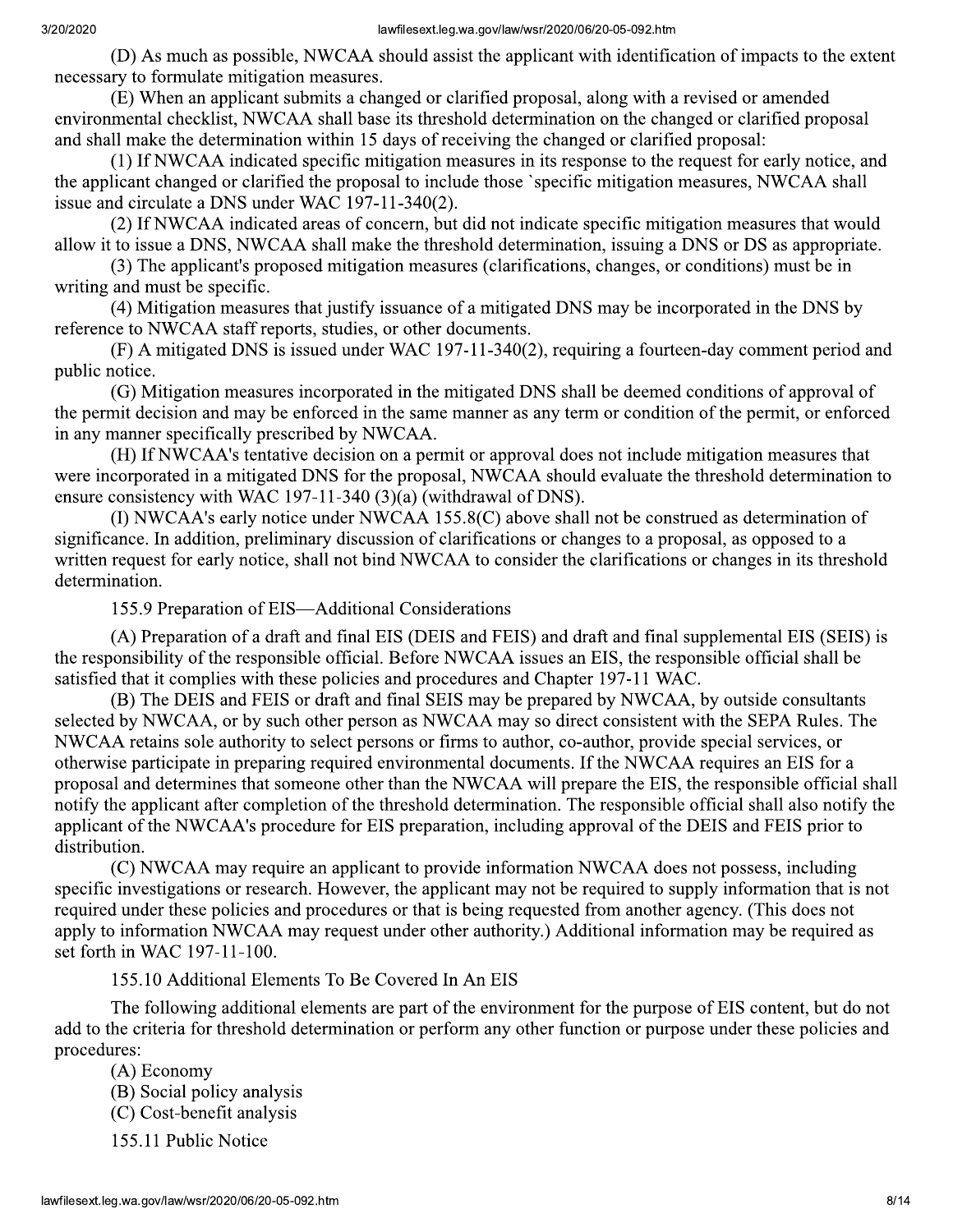(A) Whenever the NWCAA issues a DNS under WAC 197-11-340  $(2)(b)$  or a DS under WAC 197-11-360(3), the NWCAA shall give public notice as follows:

(1) If public notice is required for a nonexempt permit or decision document, the notice shall state whether a DS or DNS has been issued and when comments are due.

(2) If no public notice is required for the permit or approval, the NWCAA shall give notice of the DNS or DS by:

(a) Written or electronic (email) notice to public or private groups that have expressed interest in a certain proposal or in the type of proposal being considered, and

(b) Posting notice on the NWCAA website.

(3) Whenever the NWCAA issues a DS under WAC 197-11-360(3), the NWCAA shall state the scoping procedure for the proposal in the DS as required in WAC 197-11-408 and in the public notice.

(B) Whenever the NWCAA issues a DEIS under WAC 197-11-455(5) or a SEIS under WAC 197-11-620, notice of the availability of those documents shall be given by:

(1) Indicating the availability of the DEIS in any public notice required for a nonexempt permit or decision document; and at least one of the following methods:

(2) Posting the property, for site-specific proposals;

(3) Publishing notice in a newspaper of general circulation in the county, city, or general area where the proposal is located:

(4) Notifying public or private groups that have expressed interest in a certain proposal or in the type of proposal being considered;

(5) Notifying the news media;

(6) Placing notices in appropriate regional, neighborhood, ethnic, or trade journals;

(7) Publishing notice in NWCAA newsletters and/or sending notice to NWCAA mailing lists (general lists or specific lists for proposals or subject areas); and/or

(8) Posting notice on the NWCAA website.

(C) Whenever possible, the NWCAA shall integrate the public notice required under these policies and procedures with existing notice procedures for the NWCAA's nonexempt permit(s) or approval(s) required for the proposal.

(D) The NWCAA may require an applicant to complete the public notice requirements for the applicant's proposal at his or her expense.

155.12 Designation of Official to Perform Consulted Agency Responsibilities for NWCAA

(A) The responsible official shall be responsible for the preparation of written comments for NWCAA in response to a consultation request prior to a threshold determination, participation in scoping, and reviewing a DEIS.

(B) The responsible official shall be responsible for the NWCAA's compliance with WAC 197-11-550 whenever the NWCAA is a consulted agency. The responsible official is authorized to develop operating procedures that will ensure that responses to consultation requests are prepared in a timely fashion and include data from the NWCAA. If the nature of the proposal is such that it involves significant impacts on NWCAA's facilities or property, or will require a significant amount of time to provide the information requested to the lead agency, NWCAA may request that the lead agency impose fees upon the applicant to cover the costs of NWCAA's SEPA compliance.

155.13 SEPA Substantive Authority

(A) The policies and goals set forth in this ordinance are supplementary to those in NWCAA's existing authorities.

(B) NWCAA may attach conditions to a permit or approval for a proposal so long as the NWCAA determines that:

(1) Such conditions are necessary to mitigate specific probable adverse environmental impacts identified in environmental documents prepared pursuant to this ordinance; and

(2) Such conditions are in writing; and

(3) The mitigation measures included in such conditions are reasonable and capable of being accomplished; and

(4) NWCAA has considered whether other local, state, or federal mitigation measures applied to the proposal are sufficient to mitigate the identified impacts; and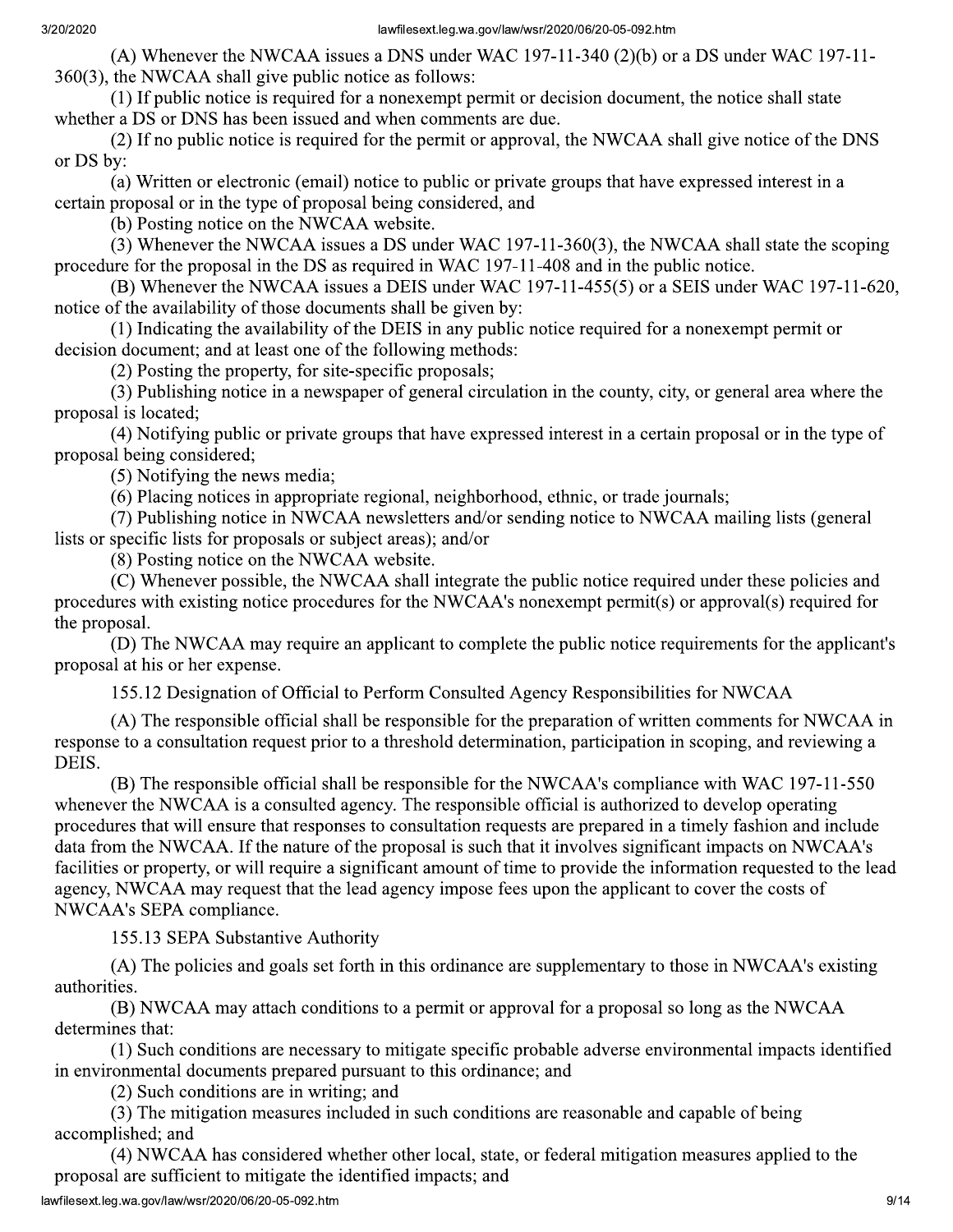(5) Such conditions are based on one or more policies in subsections (D) through (F) of this section and cited in the permit or other decision document.

(C) The NWCAA may deny a permit or approval for a proposal on the basis of SEPA so long as the NWCAA determines that:

(1) The proposal would be likely to result in significant adverse environmental impacts identified in a final or supplemental EIS prepared pursuant to these policies and procedures; and

(2) Reasonable mitigation measures are insufficient to mitigate the identified impact.

(3) The denial is based on one or more policies identified in subsections (D) through (F) of this section and identified in writing in the decision document.

(D) NWCAA designates and adopts by reference the following policies, plans, rules, and regulations as the potential bases for NWCAA's exercise of substantive authority under SEPA, pursuant to this section:

(1) NWCAA shall use all practicable means, consistent with other essential considerations of state policy, to improve and coordinate plans, functions, programs, and resources to the end that the state and its citizens may:

(a) Fulfill the responsibilities of each generation as trustee of the environment for succeeding generations;

(b) Ensure for all people of Washington, safe, healthful, productive, and aesthetically and culturally pleasing surroundings:

(c) Attain the widest range of beneficial uses of the environment without degradation, risk to health or safety, or other undesirable and unintended consequences;

(d) Preserve important historic, cultural, and natural aspects of our national heritage;

(e) Maintain, wherever possible, an environment that supports diversity and variety of individual choice;

(f) Achieve a balance between population and resource use that will permit high standards of living and a wide sharing of life's amenities; and

(g) Enhance the quality of renewable resources and approach the maximum attainable recycling of depletable resources.

(2) NWCAA recognizes that each person has a fundamental and inalienable right to a healthful environment and that each person has a responsibility to contribute to the preservation and enhancement of the environment.

(E) NWCAA adopts by reference the policies in the following laws and NWCAA resolutions, regulations, and plans:

(1) Federal and state Clean Air Acts, and regulations adopted thereunder.

(2) The Regulation of the Northwest Clean Air Agency

(3) Resolutions adopted by NWCAA Board of Directors.

(4) Maintenance plans.

(5) Washington State Implementation Plan.

(F) NWCAA establishes the following additional policies:

 $(1)$  Air quality

(a) Policy Background

(i) Air pollution can be damaging to human health, plants and animals, visibility, aesthetics, and the overall quality of life.

(ii) NWCAA is responsible for monitoring air quality in the three-county area, setting standards, and regulating certain development activities with the objective of meeting all applicable air quality standards.

(iii) Federal, state, and regional regulations and programs cannot always anticipate or adequately mitigate adverse air quality impacts.

(b) Policies

(i) To minimize or prevent adverse air quality impacts.

(ii) To secure and maintain such levels of air quality as will protect human health and safety and, to the greatest degree practicable, prevent injury to plant and animal life and to property, foster the comfort and convenience of its inhabitants, seek public participation in policy planning and implementation, promote the economic and social development of the area within our jurisdiction, and facilitate the enjoyment of the natural attractions of the Puget Sound area.

(iii) To eliminate emissions of ozone-depleting chloro-fluorocarbons, in the interests of national and global environmental protection; to consider energy efficiency and conservation to reduce greenhouse gases and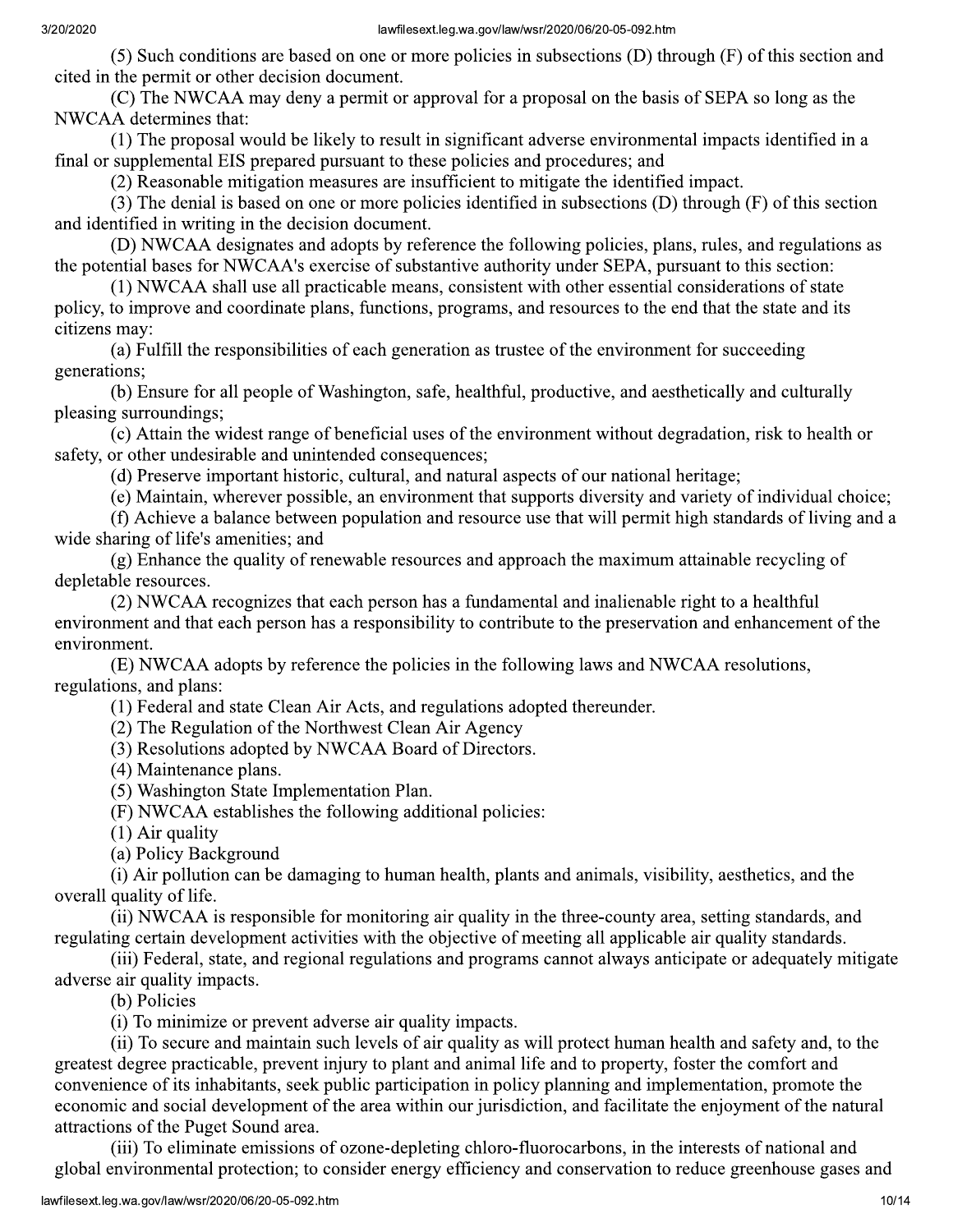in addition, to recognize other existing relevant regulatory requirements.

(iv) To reduce woodstove emissions by educating the public about the effects of woodstove emissions, other heating alternatives, and the desirability of achieving better emission performance and heating efficiency from woodstoves pursuant to standards adopted by State and Federal Agencies; and to encourage replacing uncertified woodstoves with cleaner sources of heat.

(v) To reduce outdoor burning to the greatest extent practical.

(vi) To develop and adopt strategies for effectively reducing or eliminating impacts from toxic air contaminants.

(vii) To control volatile organic compound (VOC) emissions in order to meet National Ambient Air Quality Standard for ozone.

(viii) If the responsible official makes a written finding that the applicable federal, state, and/or regional regulations did not anticipate or are inadequate to address the particular impact(s) of a project, the responsible official may condition or deny the proposal to mitigate its adverse impacts.

(2) Land Use

(a) Policy Background

(i) Adverse land use impacts may result when a proposed project or land use policy includes uses that may be consistent with applicable zoning requirements but inconsistent with air quality objectives or regulations.

(ii) Adverse cumulative impacts may result when particular land uses permitted under the zoning code occur in an area to such an extent that they expose sensitive populations to air quality related health and environmental adverse impacts.

(b) Policies

(i) To ensure that proposed uses in projects are reasonably compatible with surrounding uses and are consistent with applicable air quality regulations.

(ii) To reduce regional air pollution emissions associated with land uses by promoting clean alternative forms of domestic use fuels, including natural gas, in new single and multifamily housing developments within urban growth areas. In addition, to discourage wood as a source of heat for residential development in low-lying areas susceptible to pollution accumulations.

(iii) To encourage municipal curbside solid and compostable waste collection services at reasonable costs.

(3) Transportation

(a) Policy Background

(i) Excessive traffic can adversely affect regional air quality.

(ii) Substantial traffic volumes associated with major projects may adversely impact air quality in surrounding areas.

(b) Policies

(i) To minimize or prevent adverse traffic impacts that would undermine the air quality of a neighborhood or surrounding areas.

(ii) To promote transportation demand and systems management actions designed to reduce vehicle emissions by reducing the use of single occupancy vehicles, reducing traffic congestion, and increasing public transportation services.

(iii) To encourage integrating land use and transportation planning.

(iv) To emphasize the importance of air quality conformity determinations required for proposed transportation plans, programs, and projects.

(v) To pursue and support alternative and clean fuels projects and programs.

(vi) To promote and support land use plans and projects designed to reduce vehicle emissions by reducing the use of single occupant vehicles, number of vehicle miles traveled, and traffic congestion; and supporting the use of public transportation.

(vii) In determining the necessary air quality impact mitigation, the responsible official will examine the mitigation proposed by the local jurisdiction.

(4) Cumulative Effects

(a) The analysis of cumulative effects shall include a reasonable assessment of:

(i) The capacity of natural systems, such as air, water, light, and land, to absorb the direct and reasonably anticipated indirect impacts of the proposal, and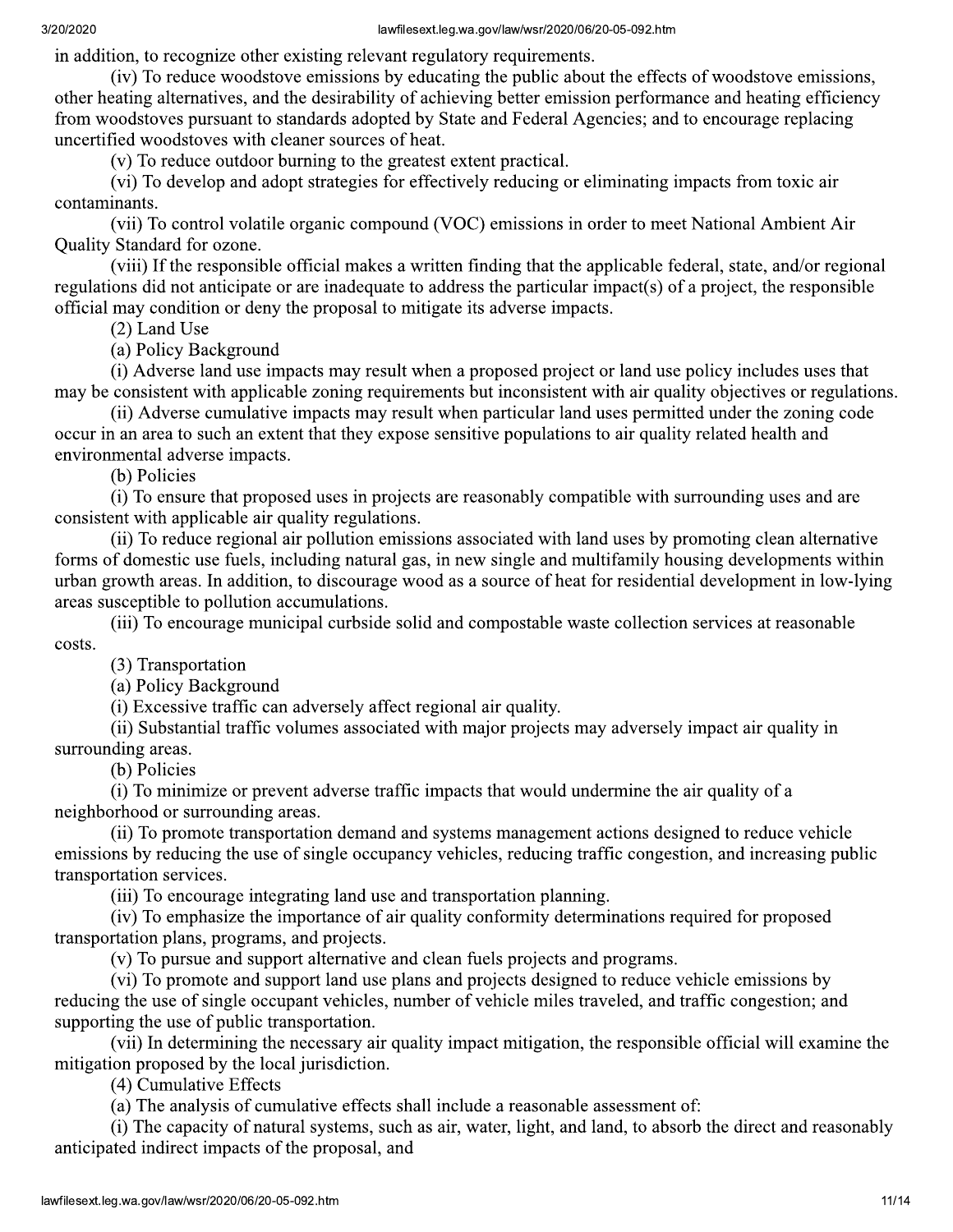(ii) The demand upon facilities, services, and natural systems of present, simultaneous, and known future development in the area of the project or action.

(b) An action or project may be conditioned or denied to lessen or eliminate its cumulative effects on the environment:

(i) When considered together with prior, simultaneous, or induced future development; or

(ii) When, taking into account known future development under established zoning or other regulations, it is determined that a project will use more than its share of present and planned facilities, services, and natural systems.

155.14 Administrative Appeals

(A) NWCAA hereby eliminates, pursuant to WAC 197-11-680(2), appeals to its legislative body of determinations relating to SEPA; and

(B) NWCAA hereby elects, pursuant to WAC 197-11-680(3), not to provide for administrative appeals of determinations relating to SEPA.

155.15 Notice/Statue of Limitations

(A) NWCAA, applicant for, or proponent of an action may publish a notice of action pursuant to RCW  $43.21C.080$  for any action.

(B) The form of the notice shall be substantially in the form provided in WAC 197-11-990. The notice shall be published by the NWCAA, the city clerk or county auditor, applicant, or proponent pursuant to RCW 43.21C.080.

## 155.16 Fees

(A) In addition to the fees set forth in Section 324 of the NWCAA Regulation, the following fees apply:

(1) Threshold Determination - NWCAA may contract directly with a consultant for preparation of an environmental checklist or other information needed for NWCAA to make a threshold determination, and may bill such costs and expenses directly to the applicant. NWCAA may require the applicant to post bond or otherwise ensure payment of such costs and expenses. In addition, NWCAA may charge a calculated fee from any applicant to cover the costs incurred by NWCAA in preparing an environmental checklist or other information needed for NWCAA to make a threshold determination.

(2) Environmental Impact Statement

(a) When NWCAA is the lead agency for a proposal requiring an EIS and the responsible official determines that the EIS shall be prepared by employees of NWCAA, NWCAA may charge and collect a reasonable fee from any applicant to cover costs incurred by NWCAA in preparing the EIS.

(b) The responsible official shall advise the applicant(s) of the projected costs for the EIS prior to actual preparation; the applicant shall post bond or otherwise ensure payment of such costs.

(c) The responsible official may determine that NWCAA will contract directly with a consultant for preparation of an EIS, or a portion of the EIS, for activities initiated by some persons or entity other than NWCAA and may bill such costs and expenses directly to the applicant. NWCAA may require the applicant to post bond or otherwise ensure payment of such costs.

(d) If a proposal is modified so that an EIS is no longer required, the responsible official shall refund any fees collected under NWCAA 155.16  $(A)(1)$  and  $(2)$  of these policies and procedures that remain after incurred costs are paid.

(e) NWCAA may collect a reasonable fee from an applicant to cover the cost of meeting the public notice requirements of these policies and procedures relating to the applicant's proposal.

(f) NWCAA shall not collect a fee for performing its duties as a consulted agency, except as provided in WAC 197-11-570.

(g) NWCAA may charge any person for copies of any document prepared under this ordinance, and for mailing the document, in a manner provided by chapter 42.56 RCW.

155.17 Severability

(A) If any provision of these policies and procedures or their application to any person or circumstance is held invalid, the remainder of these policies and procedures, or the application of such invalid provision to other persons or circumstances, shall not be affected.

PASSED: June 10, 2010 AMENDED: August 13, 2015, April 9, 2020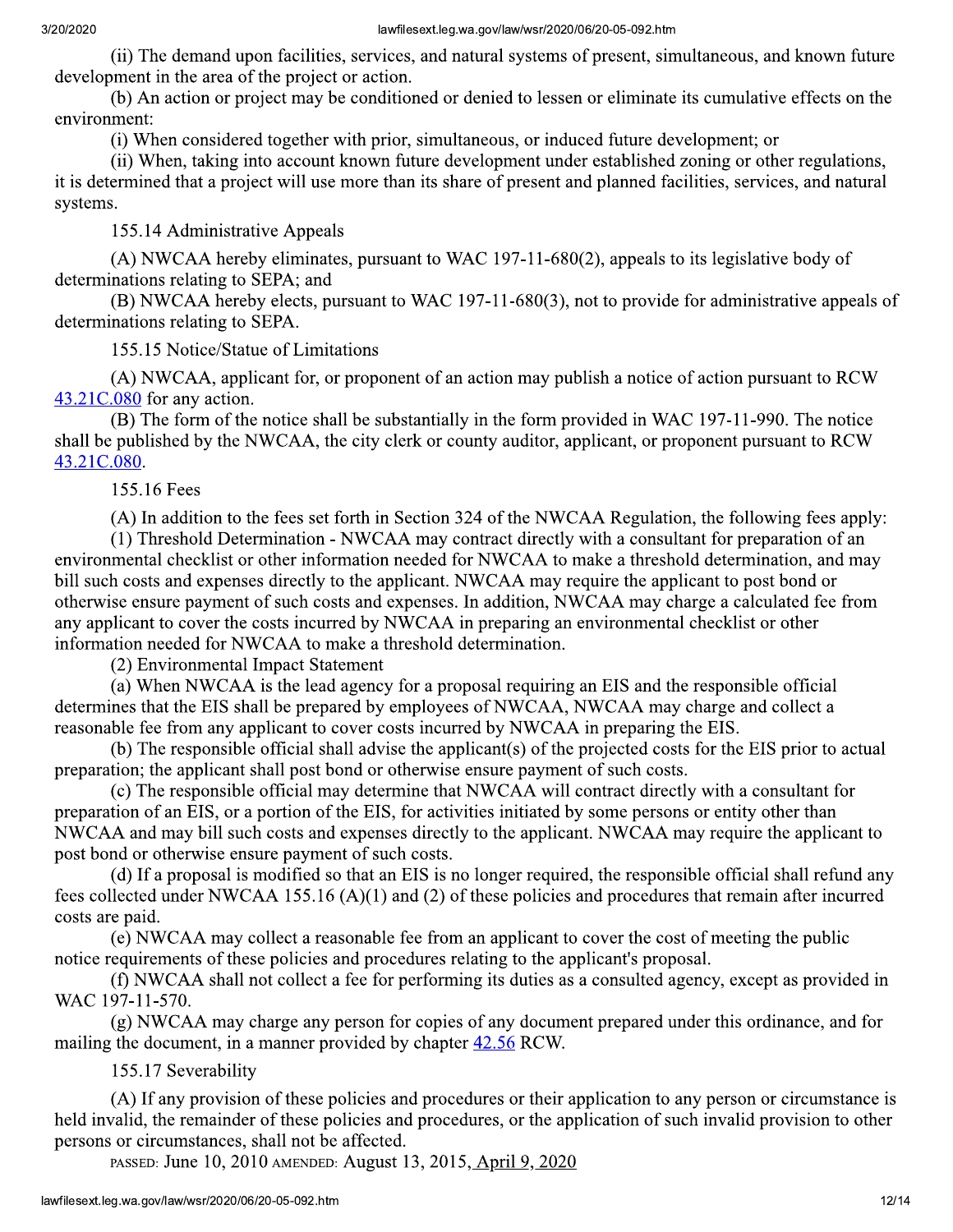**SECTION 580 - VOLATILE ORGANIC COMPOUND CONTROL** 

580.1 The Board of Directors has noted the measurement of ozone concentrations (one hour ave.) nearing the Federal ambient standard at the northern and southern boundaries of the NWCAA jurisdiction. The expanding population and the presence of four large refineries contribute volatile organic compound (VOC) emissions to the atmosphere. Photochemically reactive VOC's are precursors to ozone formation. In order to maintain the current attainment status for ozone, the Board has adopted specific measures to control VOC emissions. Reasonable Available Control Technology (RACT) is required for existing refinery operations, gasoline marketing, and in the use of cutback asphalt. RACT is defined as the lowest emission limit that a particular source is capable of meeting by the application of control that is reasonably available considering technological and economic feasibility.

#### ((SECTION 580 - DEFINITIONS

BOTTOM LOADING - means the filling of a tank through a submerged fill line.

BULK GASOLINE PLANT - means a gasoline storage and transfer facility that receives more than ninety percent of its annual gasoline throughput by transport tank, and reloads gasoline into transport tanks. See also "gasoline station" and "gasoline loading terminal."

CERTIFIED VAPOR RECOVERY SYSTEM - means a stage II vapor recovery system which has been certified by the California Air Resources Board.

CLOSED REFINERY SYSTEM - means a disposal system that will process or dispose of those VOC collected from another system.

CUTBACK ASPHALT – means an asphalt that has been blended with more than seven percent petroleum distillates by weight.

DISPOSAL SYSTEM - means a process or device that reduces the mass quantity of the uncontrolled VOC emissions by at least ninety percent.

GASOLINE - Means a petroleum distillate having a true vapor pressure greater than 28.0 kilopaseals (kPa)  $(4$  pounds per square inch absolute -p.s.i.a.) - at 20 degrees Celsius (20 C) temperature, that is a liquid at standard conditions of 102.9 Kpa (14.7 psi) and 20 C, and is used as a fuel for internal combustion engines.

GASOLINE STATION - means any facility dispensing gasoline into fuel tanks of motor vehicles, from stationary storage tanks. See also "bulk gasoline plant" and "gasoline loading terminal."

GASOLINE LOADING TERMINAL - means a gasoline transfer facility that receives more than ten percent of its annual gasoline throughput solely or in combination by pipeline, ship or barge, and loads gasoline into transport tanks. See also "bulk gasoline plant" and "gasoline station."

LEAK FREE - means a liquid leak of less than four drops per minute.

PETROLEUM REFINERY - means a facility engaged in producing gasoline, kerosene, distillate fuel oils, residual fuel oils, lubricants, asphalt, or other products by distilling crude oils or redistilling, cracking, extracting or reforming unfinished petroleum derivatives.

**PROCESS UNIT - means all the equipment essential to a particular production process.** 

PROPER ATTACHMENT FITTINGS - means connecting hardware for the attachment of fuel transfer or vapor lines which meets or exceeds industrial standards or specifications and the standards of other agencies or institutions responsible for health and safety.

REID VAPOR PRESSURE - means the true vapor pressure of volatile organie compounds at 37.8 degrees Celsius (100 degrees Fahrenheit) temperature.

sTAGE II - means gasoline vapor recovery during motor vehicle refueling operations from stationary tanks.

SUBMERGED FILL LINE - means a pipe, tube, fitting or other hardware for loading liquid into a tank either a discharge opening flush with the tank bottom; or with a discharge opening entirely below the lowest normal operating drawoff level or that level determined by a liquid depth two and one half times the fill line diameter when measured in the main portion of the tank, but not in sumps or similar protrusions.

SUBMERGED LOADING - means the filling of a tank with a submerged fill line.

SUITABLE CLOSURE OF SUITABLE COVER - means a door, hatch, cover, lid, pipe cap, pipe blind, valve or similar device that prevents the accidental spilling or emitting of VOC. Pressure relief valves, aspirator vents or other devices specifically required for safety and fire protection are not included.

TRANSPORT TANK - means a container with a capacity greater than one thousand liters (260 gallons) used for transporting gasoline, including but not limited to, tank truck, tank trailer, railroad car, and metallic or nonmetallie tank or cell conveyed on a flatbed truck, trailer or railroad car.